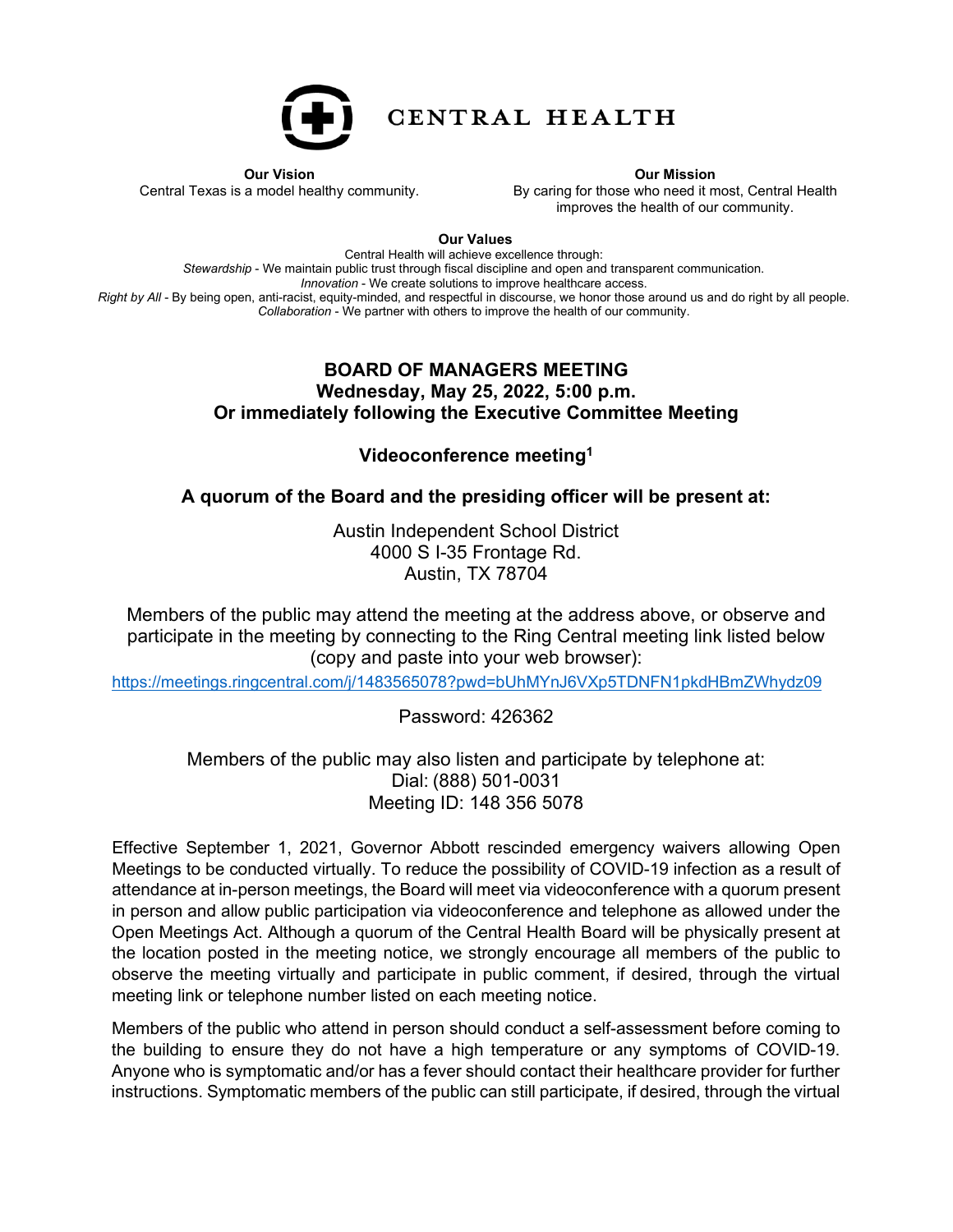meeting link or telephone number listed on each meeting notice. Resources related to COVID-19 can be found at the following link [https://www.austintexas.gov/covid19.](https://nam02.safelinks.protection.outlook.com/?url=https%3A%2F%2Fprotect-us.mimecast.com%2Fs%2FsjZwCo2kNKcjR78cz9wMC%3Fdomain%3Dgcc02.safelinks.protection.outlook.com&data=04%7C01%7Cperla.cavazos%40centralhealth.net%7C948eb347d05c4ba56d5008d96d68dc50%7C4e4efb276b1d46dc8eead759a70a93ad%7C0%7C0%7C637661119452914913%7CUnknown%7CTWFpbGZsb3d8eyJWIjoiMC4wLjAwMDAiLCJQIjoiV2luMzIiLCJBTiI6Ik1haWwiLCJXVCI6Mn0%3D%7C1000&sdata=C0%2BcJL94flmBaDM8NLJ26eFA8fYVZsi9kT3VBnRz2bA%3D&reserved=0)

A member of the public who wishes to make comments virtually during Public Communication for the Board of Managers meeting must properly register with Central Health *no later than 3:30 p.m. on May 25, 2022*. Registration can be completed in one of three ways:

- Complete the virtual sign-in form at [https://www.centralhealth.net/meeting-sign-up/;](https://www.centralhealth.net/meeting-sign-up/)
- Call 512-978-9190. Please leave a voice message with your full name and your request to comment via telephone at the meeting; with the name of the meeting at which you wish to speak; or
- Sign-in at the front desk on the day of the meeting, prior to the start of the meeting.

Individuals who register to speak on the website or by telephone will receive a confirmation email and/or phone call by staff with instructions on how to join the meeting and participate in public communication.

## **PUBLIC COMMUNICATION**

Public Communication rules for Central Health Board and Committee meetings include setting a fixed amount of time per person to speak and limiting Board responses to public inquiries, if any, to statements of specific factual information or existing policy.

## **CONSENT AGENDA**

All matters listed under the CONSENT AGENDA will be considered by the Board of Managers to be routine and will be enacted by one motion. There will be no separate discussion of these items unless members of the Board request specific items be moved from the CONSENT AGENDA to the REGULAR AGENDA for discussion prior to the vote on the motion to adopt the CONSENT AGENDA.

- C1. Approve the minutes of the Central Health Board of Managers April 27, 2022 meeting.
- C2. Receive the Quarterly Investment Report and ratify Central Health Investments for April 2022.

## **REGULAR AGENDA2**

- 1. Discuss and take appropriate action on the proposed amended mandatory payment rate to be assessed on institutional healthcare providers during Fiscal Year (FY) 2022 under the local healthcare provider participation program (LPPF) in Travis County as required by Texas Health & Safety Code §298E.151. (*Action Item*)
- 2. Receive and discuss a presentation on Historically Underutilized Business (HUB) program work updates and the Central Health HUB disparity study. (*Informational Item*)
- 3. Receive the fiscal year-to-date healthcare service expenditures made by, and accept the preliminary March and April 2022 financial statements for, Central Health and the Community Care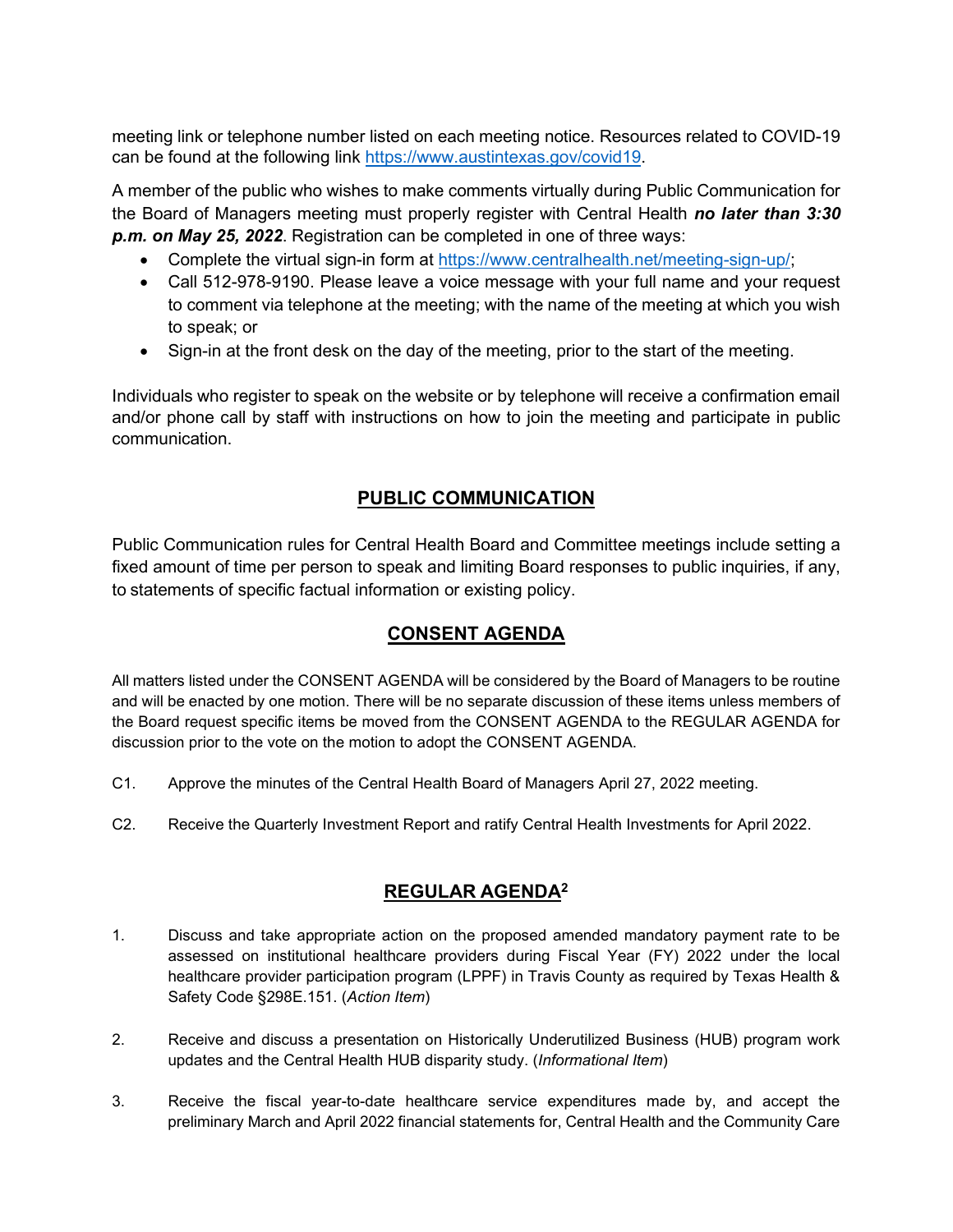Collaborative, and review historical average revenues and expenses for Central Health. (*Informational Item*)

- 4. Receive and discuss a presentation on the Fiscal Year (FY) 2023 Budget and the financial forecast for subsequent fiscal years, including information on possible property tax rates to be assessed*.* (*Informational item*)
- 5. Receive an update on Central Health Fiscal Year (FY) 2022 support operations as identified in the budget resolution. (*Informational item*)
- 6. Receive and discuss updates on the 1115 Medicaid Waiver, Delivery System Reform Incentive Payment (DSRIP) program and associated projects, the Community Care Collaborative, and other healthcare delivery partners, programs, projects, and arrangements, including agreements with Ascension Texas and the University of Texas at Austin.3 (*Informational Item*)
- 7. Consider and take appropriate action on a request from the Board of Sendero Health Plans, Inc. to submit a proposal in response to a Texas Health and Human Services Commission Request for Proposals related to the Medicaid program.4 (*Action Item*)
- 8. Confirm the next regular Board meeting date, time, and location. (*Informational Item*)

Notes:

- <sup>1</sup> Although emergency orders allowing for fully virtual meetings have expired, the Travis County area continues to have some COVID-19 infections This meeting may include one or more members of the Board of Managers participating by videoconference. It is the intent of the presiding officer to be physically present and preside over the meeting at Austin Independent School District headquarters, 4000 S I-35 Frontage Rd, Austin, TX 78704. This meeting location will be open to the public during the open portions of the meeting, and any member participating by videoconference shall be both visible and audible to the public whenever the member is speaking. **Members of the public are strongly encouraged to participate remotely through the toll-free videoconference link or telephone number provided.**
- $2$  The Board of Managers may take items in an order that differs from the posted order and may consider any item posted on the agenda in a closed session if the item involves issues that require consideration in a closed session and the Board announces that the item will be considered during a closed session.
- <sup>3</sup> Possible closed session discussion under Texas Government Code §551.071 (Consultation with Attorney)
- <sup>4</sup> Possible closed session discussion under Texas Government Code §551.085 (Governing Board of Certain Providers of Health Care Services)

A recording of this meeting will be made available to the public through the Central Health website [\(www.centralhealth.net\)](http://www.centralhealth.net/) as soon as possible after the meeting.

Any individual with a disability who plans to attend this meeting and requires auxiliary aids or services should notify Central Health at least two days in advance, so that appropriate arrangements can be made. Notice should be given to the Board Governance Manager by telephone at (512) 978-8049.

Cualquier persona con una discapacidad que planee asistir o ver esta reunión y requiera ayudas o servicios auxiliares debe notificar a Central Health con la mayor anticipación posible de la reunión, pero